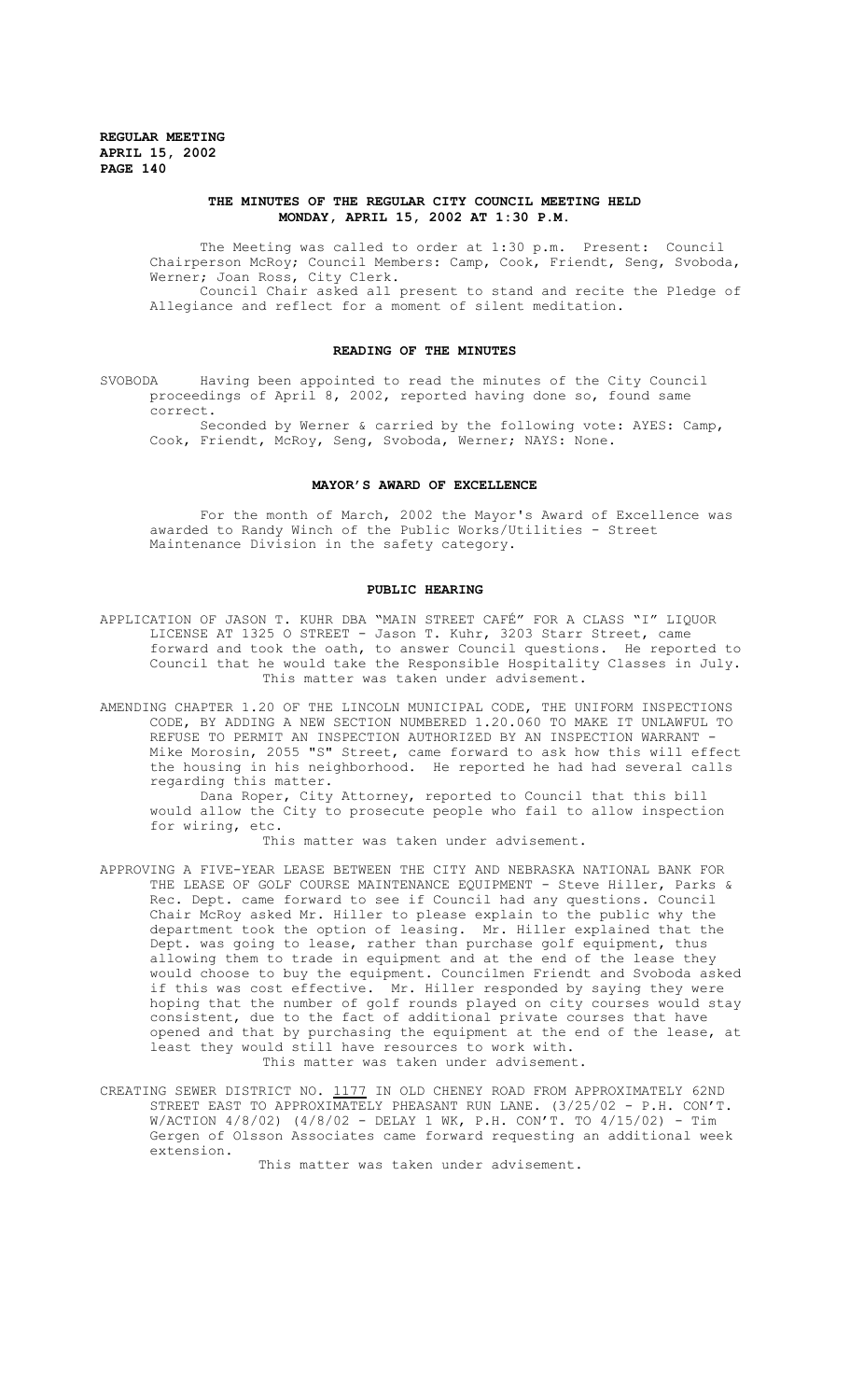SPECIAL PERMIT 1939A - APPLICATION OF THE NEBRASKA INSTITUTE TO REVISE THE SITE LAYOUT AND ADJUST THE BOUNDARY OF SPECIAL PERMIT NO. 1939 FOR AN 80 BED HOSPITAL AND 30,000 SQUARE FOOT MEDICAL OFFICE BUILDING, ON PROPERTY GENERALLY LOCATED AT S. 98TH STREET AND PINE LAKE ROAD - Mark Hunzeker, Attorney, 530 S. 13th St., Suite B, came forward to answer any questions Council may have.

This matter was taken under advisement.

APPROVING AN AGREEMENT BETWEEN THE CITY AND STATE FOR CONSTRUCTION OF A MEDIAN DIVIDED 4-LANE CONCRETE ROADWAY IN THE 84TH STREET CORRIDOR, BETWEEN CHENEY RIDGE ROAD AND AMBER HILL ROAD - Councilman Camp asked Nicole Fleck-Tooze of Public Works, to come forward to ask if efforts would be made to keep one lane open while construction was going on in reference to this project. Ms. Fleck-Tooze advised it was very likely this would be done.

### This matter was taken under advisement.

ENDORSING THE LINCOLN-LANCASTER COUNTY SUBSTANCE ABUSE ACTION PLAN AS THE OFFICIAL PROGRAM DEFINING THE GOALS AND STRATEGIES FOR PREVENTION, TREATMENT, AND CRIMINAL JUSTICE RELATING TO SUBSTANCE ABUSE IN THE CITY AND COUNTY.(REQUEST TO WAIVE RULES TO HAVE P.H. & ACTION 4/15/02) - Mike Morosin, 2055 "S" Street, came forward to ask how this plan was going to deal with the long term problems that many people have encountered in previous programs. He related that many times, people get to the end of the programs and still need additional help, i.e. the job search process.

Council Chair McRoy stated that this was a project of both the County and City. Councilwoman Seng informed Mr. Morosin that there is an upcoming press conference regarding this issue at the County Extension Office on Wednesday of this week.

Glen Cekal, 1420 "C" Street, came forward to say that he is glad there are programs available such as these that help people get back on their feet. He would also like to see more follow-through regarding people who are near the end of such programs.

Councilman Friendt stated that many of these self-help programs are aimed at individuals who want to help themselves. This matter was taken under advisement.

#### **MISCELLANEOUS BUSINESS**

Glen Cekal, 1420 "C" Street, came forward asking the Council Chair to please have the sound checked in the council auditorium, due to the fact that many times witnesses at the podium are inaudible to those in the audience. He expressed his appreciation to those who were responsible for the improvements on South 15th mall area. He noted the street lights that have been installed, underground sprinklers and questioned if the sidewalks will be coming next. This matter was taken under advisement.

### **\*\* END OF PUBLIC HEARING \*\***

## **COUNCIL ACTION**

### **LIQUOR RESOLUTIONS**

APPLICATION OF JASON T. KUHR DBA "MAIN STREET CAFÉ" FOR A CLASS "I" LIQUOR LICENSE AT 1325 O STREET, CLERK read the following resolution, introduced by Jon Camp, who moved its adoption for approval: A-81442 BE IT RESOLVED by the City Council of the City of Lincoln, Nebraska:

That after hearing duly had as required by law, consideration of the facts of this application, the Nebraska Liquor Control Act, and the pertinent City ordinances, the City Council recommends that the application of Jason T. Kuhr dba "Main Street Café" for a Class "I"

liquor license at 1325 O Street, Lincoln, Nebraska, for the license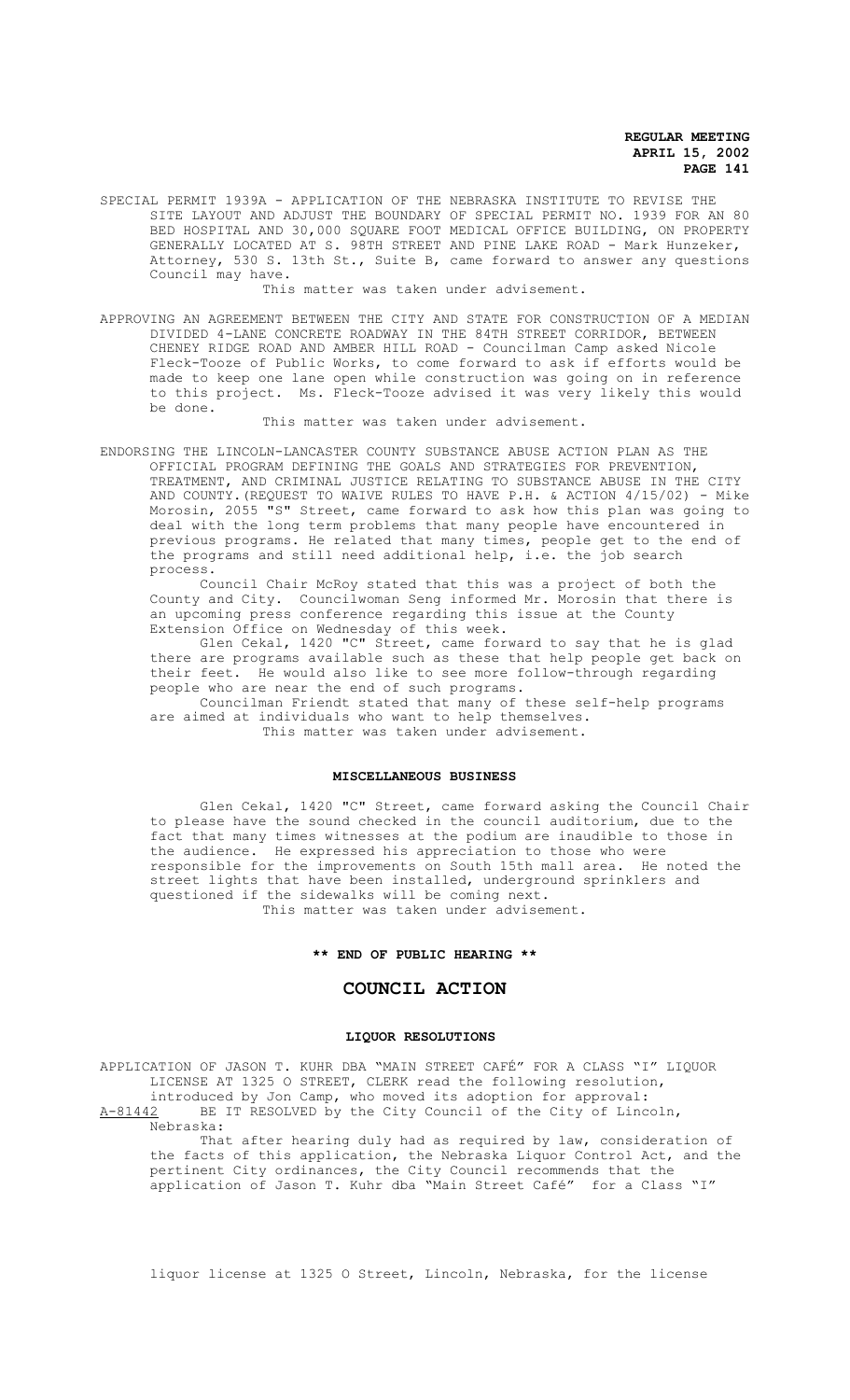> period ending April 30, 2002, be approved with the condition that the premise complies in every respect with all city and state regulations. The City Clerk is directed to transmit a copy of this resolution to the Nebraska Liquor Control Commission.

Introduced by Jon Camp Seconded by Seng & carried by the following vote: AYES: Camp, Cook, Friendt, McRoy, Seng, Svoboda, Werner; NAYS: None.

### **ORDINANCES - 2ND READING**

ESTABLISHING A RETIREMENT INCENTIVE PROGRAM FOR CITY EMPLOYEES WHO MEET CERTAIN AGE & SERVICE CRITERIA. (IN CONNECTION W/02R-63) (3/25/02 - P.H. DELAYED TO  $4/15/02$ ) (REQUEST  $2^{ND}$  &  $3^{RD}$  READING W/EMERGENCY CLAUSE) (REQUEST BY MAYOR'S OFFICE TO DELAY ONE WEEK TO 4/15/02) - PRIOR to reading:<br>FRIENDT Mo

- Moved to place Bill No. 02-39 on pending indefinitely,  $w/p.h.$  & 2nd reading when bill is brought forward, 7-0. Seconded by Svoboda & carried by the following vote: AYES: Camp, Cook, Friendt, McRoy, Seng, Svoboda, Werner; NAYS: None.
- VACATING THE EAST-WEST ALLEY ADJACENT TO LOT 63, CAPITAL HEIGHTS ADDITION TO UNIVERSITY PLACE, GENERALLY LOCATED EAST OF N. 51ST STREET ONE BLOCK SOUTH OF Y STREET - CLERK read the following ordinance, introduced by Terry Werner, vacating the east-west alley adjacent to Lot 63, Capital Heights Addition to University Place, generally located east of N. 51st Street one block south of Y Street, the second time.
- AMENDING CHAPTER 1.20 OF THE LINCOLN MUNICIPAL CODE, THE UNIFORM INSPECTIONS CODE, BY ADDING A NEW SECTION NUMBERED 1.20.060 TO MAKE IT UNLAWFUL TO REFUSE TO PERMIT AN INSPECTION AUTHORIZED BY AN INSPECTION WARRANT - CLERK read an ordinance, introduced by Terry Werner, amending Chapter 1.20 of the Lincoln Municipal Code, the uniform inspections code, by adding a new section numbered 1.20.060 to make it unlawful to refuse to permit an inspection authorized by an inspection warrant, the second time.
- APPROVING A FIVE-YEAR LEASE BETWEEN THE CITY AND NEBRASKA NATIONAL BANK FOR THE LEASE OF GOLF COURSE MAINTENANCE EQUIPMENT - CLERK read an ordinance, introduced by Terry Werner, approving a five-year lease between the City and Nebraska National Bank for the lease of golf course maintenance equipment, the second time.

#### **RESOLUTIONS**

APPROVING A TRANSFER OF APPROPRIATIONS FROM EXISTING RE-APPROPRIATIONS FOR BUDGETS IN VARIOUS DEPARTMENTS FOR THE FUNDING OF THE RETIREMENT INCENTIVE PROGRAM AS SET FORTH IN BILL NO. 02-39. (IN CONNECTION W/02- 39) (3/25/02 - P.H. DELAYED TO 4/15/02) (REQUEST BY MAYOR'S OFFICE TO DELAY ONE WEEK TO  $4/15/02$ ) - PRIOR to reading:<br>FRIENDT Moved to place Bill No. 02R-63 pending i

Moved to place Bill No. 02R-63 pending indefinitely, w/p.h. when bill is brought forward.

Seconded by Svoboda & carried by the following vote: AYES: Camp, Cook, Friendt, McRoy, Seng, Svoboda, Werner; NAYS: None.

SPECIAL PERMIT 1939A - APPLICATION OF THE NEBRASKA HEART INSTITUTE TO REVISE THE SITE LAYOUT AND ADJUST THE BOUNDARY OF SPECIAL PERMIT NO. 1939 FOR AN 80 BED HOSPITAL AND 30,000 SQUARE FOOT MEDICAL OFFICE BUILDING, ON PROPERTY GENERALLY LOCATED AT S. 98TH STREET AND PINE LAKE ROAD -

CLERK Read the following resolution, introduced by Jon Camp, who moved its adoption:<br><u>A-81443</u> WHEREAS

WHEREAS, Nebraska Heart Institute, P.C. has submitted an application designated as Special Permit No. 1939A for authority to revise the site layout and adjust the boundary for Special Permit 1939 which includes an 80 bed hospital and a 30,000 square foot medical office building on property located at S. 91st Street and the proposed Heritage Lakes Drive, and legally described to wit:

> A portion of Lot 82 I.T., located in the Northeast Quarter of Section 23, Township 9 North, Range 7 East of the 6th P.M., Lancaster County, Nebraska, and more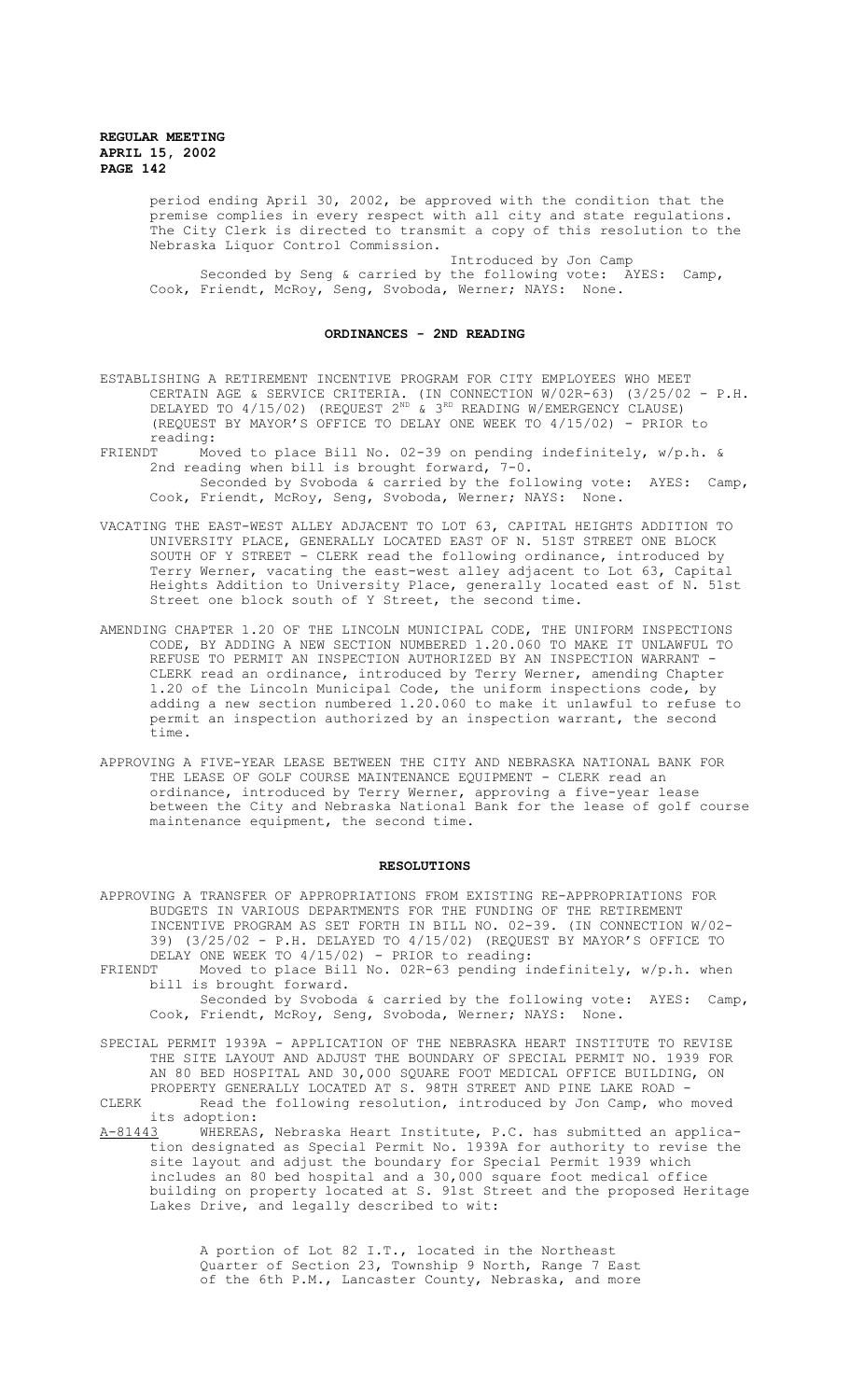particularly described as follows: Commencing at the northeast corner of said Northeast Quarter; thence on an assumed bearing of south 00 degrees 07 minutes 15 seconds east along the east line of said Northeast Quarter, a distance of 50.00 feet to a point; thence south 89 degrees 52 minutes 45 seconds west, a distance of 50.00 feet to the northeast corner of the remaining portion of Lot 82 I.T.; thence south 00 degrees 07 minutes 15 seconds east along the east line of said remaining portion of Lot 82 I.T., a distance of 50.00 feet to an east corner of said remaining portion of Lot 82 I.T.; thence north 89 degrees 52 minutes 54 seconds east along a north line of said remaining portion of Lot 82 I.T., a distance of 17.00 feet to an east corner of said remaining portion of Lot 82 I.T.; thence south 00 degrees 07 minutes 15 seconds east along the east line of said remaining portion of Lot 82 I.T., a distance of 1,218.59 feet to a point; thence south 55 degrees 32 minutes 46 seconds west, a distance of 187.02 feet to a point; thence south 81 degrees 57 minutes 07 seconds west, a distance of 100.21 feet to a point; thence south 59 degrees 01 minutes 51 seconds west, a distance of 474.32 feet to a point of curvature; thence along a curve in a counter clockwise direction, having a radius of 500.00 feet, an arc length of 153.58 feet, a delta angle of 17 degrees 35 minutes 57 seconds, a chord bearing of south 50 degrees 13 minutes 52 seconds west and a chord length of 152.98 feet to a point of tangency; thence south 41 degrees 25 minutes 54 seconds west, a distance of 42.78 feet to a point of curvature; thence along a curve in a clockwise direction, having a radius of 500.00 feet, an arc length of 91.81 feet, a delta angle of 10 degrees 31 minutes 14 seconds, a chord bearing of south 46 degrees 41 minutes 31 seconds west and a chord length of 91.68 feet to a point of tangency; thence south 51 degrees 57 minutes 07 seconds west, a distance of 196.74 feet to a point of curvature; thence along a curve in a clockwise direction, having a radius of 202.52 feet, an arc length of 73.13 feet, a delta angle of 20 degrees 41 minutes 27 seconds, a chord bearing of south 62 degrees 17 minutes 51 seconds west and a chord length of 72.74 feet to the true point of beginning; thence along a curve in a clockwise direction, having a radius of 202.52 feet, an arc length of 207.18 feet, a delta angle of 58 degrees 36 minutes 52 seconds, a chord bearing of north 78 degrees 02 minutes 59 seconds west and a chord length of 198.26 feet to a point of tangency; thence north 48 degrees 44 minutes 34 seconds west, a distance of 130.61 feet to a point; thence along a curve in a counter clockwise direction, having a radius of 52.25 feet, an arc length of 140.97 feet, a delta angle of 154 degrees 34 minutes 56 seconds, a chord bearing of north 89 degrees 55 minutes 32 seconds west and a chord length of 101.94 feet to a point of tangency; thence south 12 degrees 46 minutes 59 seconds west, a distance of 69.78 feet to a point of curvature; thence along a curve in a clockwise direction, having a radius of 63.99 feet, an arc length of 54.10 feet, a delta angle of 48 degrees 26 minutes 27 seconds, a chord bearing of south 37 degrees 00 minutes 13 seconds west and a chord length of 52.50 feet to a point of tangency; thence south 61 degrees 13 minutes 26 seconds west, a distance of 25.77 feet to a point of curvature; thence along a curve in a counter clockwise direction, having a radius of 308.32 feet, an arc length of 117.51 feet, a delta angle of 21 degrees 50 minutes 12 seconds, a chord bearing of south 50 degrees 18 minutes 20 seconds west and a chord length of 116.80 feet to a point of tangency; thence south 39 degrees 23 minutes 14 seconds west, a distance of 67.74 feet to a point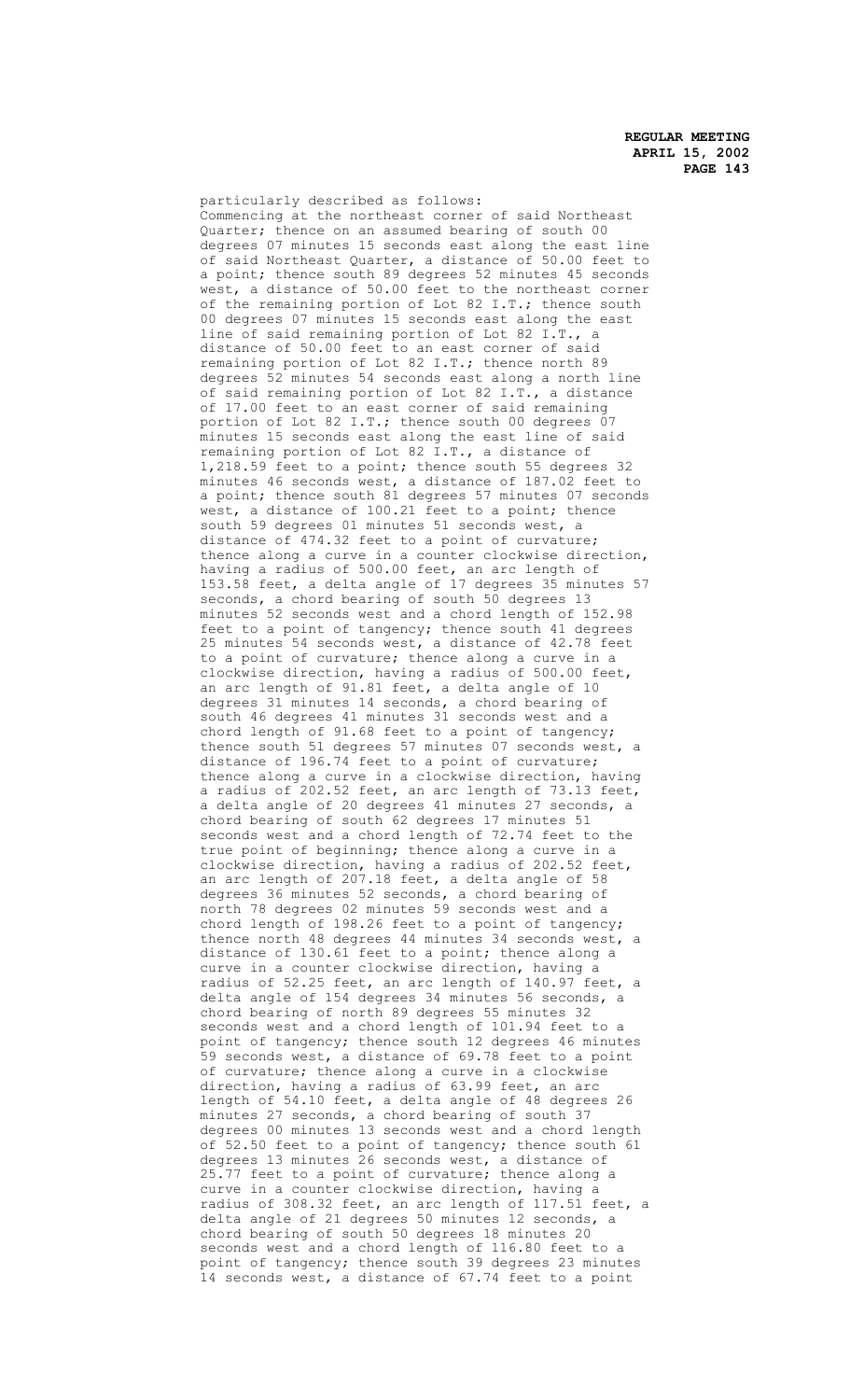> of curvature; thence along a curve in a clockwise direction having a radius of 107.86 feet, an arc length of 55.30 feet, a delta angle of 29 degrees 22 minutes 37 seconds, a chord bearing of south 54 degrees 04 minutes 33 seconds west and a chord length of 54.70 feet to a point of tangency; thence south 68 degrees 45 minutes 51 seconds west, a distance of 96.18 feet to a point of intersection with the west line of said remaining portion of Lot 82 I.T.; thence north 27 degrees 39 minutes 47 seconds west along the westerly line of said remaining portion of lot 82 I.T., a distance of 883.32 feet to a point of curvature; thence along a curve in a clockwise direction, having a radius of 935.00 feet, an arc length of 87.23 feet, a delta angle of 05 degrees 20 minutes 44 seconds, a chord bearing of north 24 degrees 59 minutes 24 seconds west along the westerly line of said remaining portion of Lot 82 I.T., a chord length of 87.20 feet to a westerly corner of said remaining portion of Lot 82 I.T.; thence north 22 degrees 15 minutes 58 seconds east along the westerly line of said remaining portion of Lot 82 I.T., a distance of 36.08 feet to a point of deflection; thence north 66 degrees 05 minutes 00 seconds east along a northwesterly line of said remaining portion of Lot 82 I.T., a distance of 10.04 feet to a point of deflection; thence north 18 degrees 34 minutes 09 seconds west along a westerly line of said remaining portion of Lot 82 I.T., a distance of 8.14 feet to a point; thence north 63 degrees 04 minutes 54 seconds east, a distance of 414.04 feet to a point of curvature; thence along a curve in a clockwise direction, having a radius of 367.00 feet, an arc length of 85.97 feet, a delta angle of 13 degrees 25 minutes 17 seconds, a chord bearing of north 69 degrees 47 minutes 32 seconds east and a chord length of 85.77 feet to a point; thence along a curve in a counter clockwise direction, having a radius of 66.50 feet, an arc length of 133.32 feet, a delta angle of 114 degrees 52 minutes 01 seconds, a chord bearing of north 83 degrees 43 minutes 55 seconds east and a chord length of 112.09 feet to a point; thence along a curve in a clockwise direction, having a radius of 370.00 feet, an arc length of 85.34 feet, a delta angle of 13 degrees 12 minutes 55 seconds, a chord bearing of south 79 degrees 23 minutes 59 seconds east and a chord length of 85.15 feet to a point of reverse curvature; thence along a curve in a counter clockwise direction, having a radius of 280.00 feet, an arc length of 94.96 feet, a delta angle of 19 degrees 25 minutes 54 seconds, a chord bearing of south 82 degrees 30 minutes 29 seconds east and a chord length of 94.51 feet to a point; thence along a curve in a counter clockwise direction, having a radius of 285.52 feet, an arc length of 34.58 feet, a delta angle of 06 degrees 56 minutes 22 seconds, a chord bearing of south 55 degrees 10 minutes 13 seconds east and a chord length of 34.56 feet to a point of tangency; thence south 60 degrees 46 minutes 13 seconds east, a distance of 269.25 feet to a point; thence south 20 degrees 22 minutes 02 seconds east, a distance of 255.67 feet to a point; thence south 07 degrees 09 minutes 57 seconds east, a distance of 532.19 feet to the point of beginning, said tract contains a calculated area of 846,627.77 square feet or 19.44 acres, more or less;

WHEREAS, the real property adjacent to the area included within the site plan for this change in the site layout and boundary adjustment of the area of the special permit will not be adversely affected; and WHEREAS, said site plan together with the terms and conditions hereinafter set forth are consistent with the intent and purpose of Title 27 of the Lincoln Municipal Code to promote the public health, safety, and general welfare.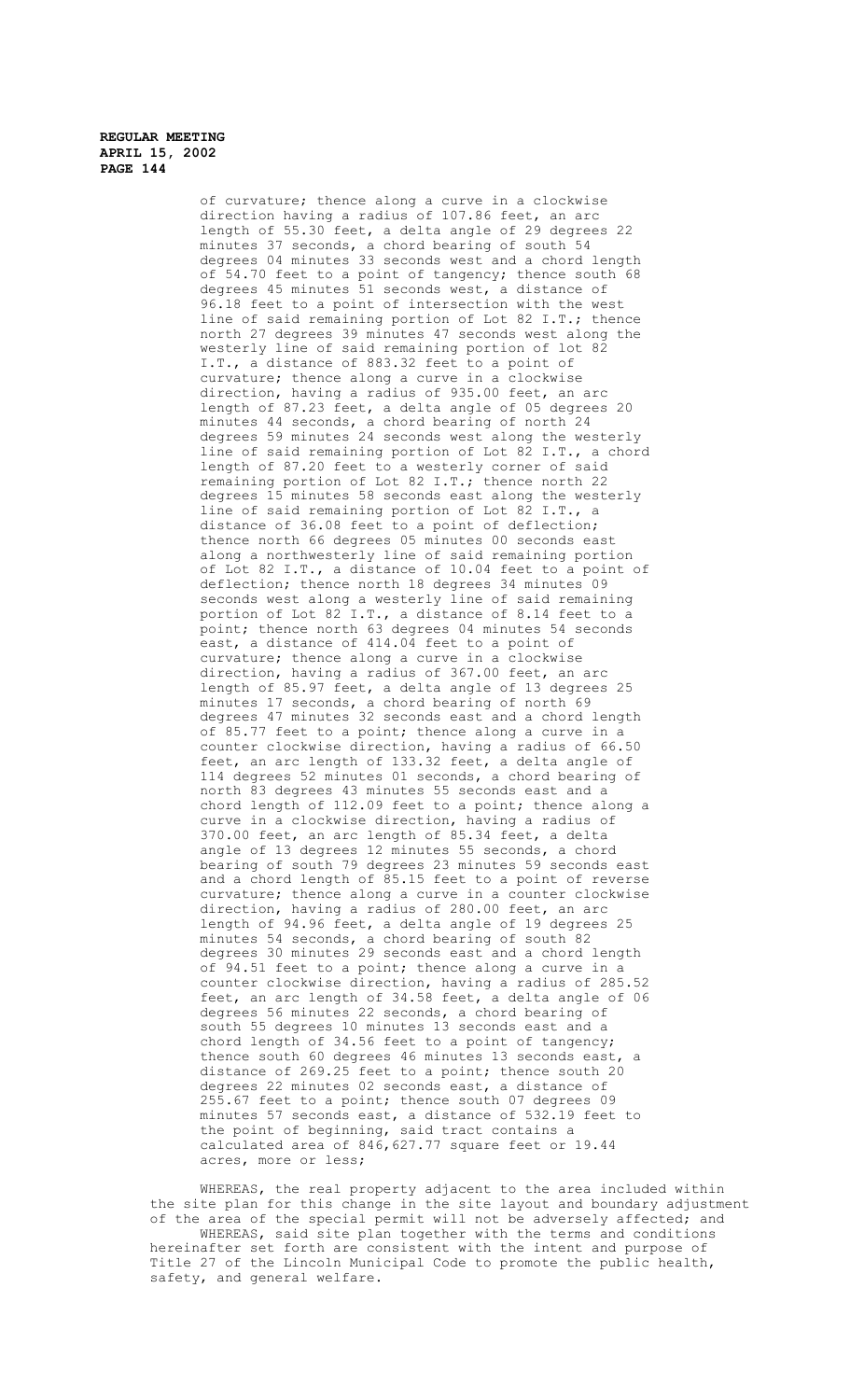NOW, THEREFORE, BE IT RESOLVED by the City Council of the City of Lincoln, Nebraska:

That the application of Nebraska Heart Institute, P.C., hereinafter referred to as "Permittee", to revise the site layout and adjust the boundary for Special Permit 1939, on the property legally described above, be and the same is hereby granted under the provisions of Section 27.63.080 of the Lincoln Municipal Code upon condition that construction and operation of said hospital and medical office building be in strict compliance with said application, the site plan, and the following additional express terms, conditions, and requirements:

1. This permit approves a 95,000 square foot health care facility with 80 beds and a 30,000 square foot medical office building.<br>2. Before occupying the buildings: Before occupying the buildings:

- a. South 91st Street and Heritage Lakes Drive shall be
- constructed adjacent to the property.
- b. The Applicant shall have constructed the right turn lane shown at the entrance on South 91st Street.
- 3. Before receiving building permits: a. The Permittee shall have submitted a revised and
	- reproducible final plan including five copies. b. The construction plans must conform to the approved plans.

4. Before occupying the facility all development and

construction must be completed in conformance with the approved plans.<br>5. All privately-owned improvements shall be permanently All privately-owned improvements shall be permanently maintained by the owner or an approp0riately established property owners association approved by the City Attorney.

6. The site plan approved by this permit shall be the basis for all interpretations of setbacks, yards, locations of buildings, location of parking and circulation elements, and similar matters.<br>7. The terms, conditions, and requirements of th

The terms, conditions, and requirements of this resolution shall be binding and obligatory upon the Permittee, its successors, and assigns. The building official shall report violations to the City Council which may revoke the special permit or take such other action as may be necessary to gain compliance.

8. The Permittee shall sign and return the City's letter of acceptance to the City Clerk within 30 days following approval of the special permit, provided, however, said 30-day period may be extended up to six months by administrative amendment. The City Clerk shall file a copy of the resolution approving the special permit and the letter of acceptance with the Register of Deeds, filing fees therefor to be paid in advance by the Permittee.<br>9. The site plan as

The site plan as approved with this resolution voids and supersedes all previously approved site plans, however, all resolutions approving previous permits remain in force unless specifically amended by this resolution.

BE IT FURTHER RESOLVED that the requirements of the Land Subdivision Ordinance are hereby modified to allow final plats to be approved if said plats are submitted in accordance with this Special Permit.

Introduced by Jon Camp Seconded by Seng & carried by the following vote: AYES: Camp, Cook, Friendt, McRoy, Seng, Svoboda, Werner; NAYS: None.

APPROVING AN AGREEMENT BETWEEN THE CITY AND STATE FOR ROADWAY CONSTRUCTION OF 84TH STREET FROM KATHY LANE TO CHENEY RIDGE ROAD - CLERK read the

following resolution, introduced by Jon Camp, who moved its adoption: A-81444 BE IT RESOLVED by the City Council of the City of Lincoln, Nebraska:

That the attached Agreement between the City of Lincoln and the State of Nebraska Department of Roads for roadway construction in 84th Street from Kathy Lane to Cheney Ridge Road, in accordance with the terms and conditions contained in said Agreement, is hereby approved and the Mayor is authorized to execute the same on behalf of the City of Lincoln.

The City Clerk is directed to return the executed copies of the Agreement to the Department of Public Works, for transmittal and execution by the State Department of Roads.

Introduced by Jon Camp Seconded by Seng & carried by the following vote: AYES: Camp, Cook, Friendt, McRoy, Seng, Svoboda, Werner; NAYS: None.

APPROVING AN AGREEMENT BETWEEN THE CITY AND STATE FOR REPAIRING THE EXISTING CONCRETE ROADWAY AND RESURFACING STATE CONNECTING LINK L-55X BETWEEN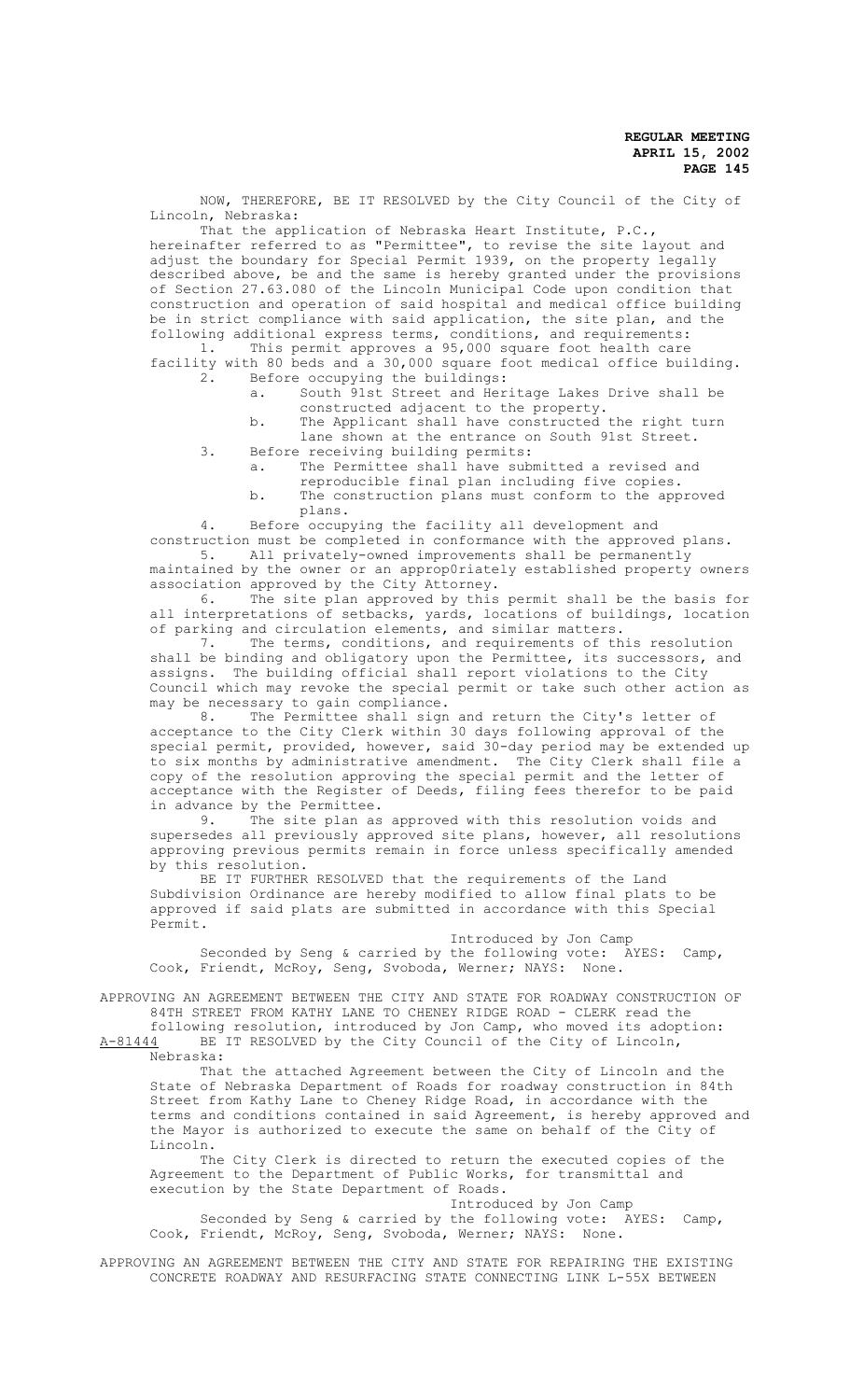CORNHUSKER HIGHWAY AND THE EASTBOUND RAMPS OF INTERSTATE 80 - CLERK read the following resolution, introduced by Jon Camp, who moved its

adoption:<br>A-81445 BE BE IT RESOLVED by the City Council of the City of Lincoln, Nebraska:

That the attached Agreement between the City of Lincoln and the State of Nebraska Department of Roads for roadway construction, repair, and resurfacing the existing concrete roadway in Link L-55X between Cornhusker Highway and the eastbound ramps of Interstate 80, in accordance with the terms and conditions contained in said Agreement, is hereby approved and the Mayor is authorized to execute the same on behalf of the City of Lincoln.

The City Clerk is directed to return the executed copies of the Agreement to the Department of Public Works, for transmittal and execution by the State Department of Roads.

Introduced by Jon Camp

Seconded by Seng & carried by the following vote: AYES: Camp, Cook, Friendt, McRoy, Seng, Svoboda, Werner; NAYS: None.

APPROVING AN AGREEMENT BETWEEN THE CITY AND STATE FOR CONSTRUCTION OF A MEDIAN DIVIDED 4-LANE CONCRETE ROADWAY IN THE 84TH STREET CORRIDOR, BETWEEN CHENEY RIDGE ROAD AND AMBER HILL ROAD - CLERK read the following resolution, introduced by Jon Camp, who moved its adoption:

A-81446 BE IT RESOLVED by the City Council of the City of Lincoln, Nebraska:

That the attached Agreement between the City of Lincoln and the State of Nebraska Department of Roads for construction of a median divided four-lane concrete roadway in the 84th Street corridor between Cheney Ridge Road and Amber Hill Road, in accordance with the terms and conditions contained in said Agreement, is hereby approved and the Mayor is authorized to execute the same on behalf of the City of Lincoln.

The City Clerk is directed to return the executed copies of the Agreement to the Department of Public Works, for transmittal and execution by the State Department of Roads.

Introduced by Jon Camp

Seconded by Seng & carried by the following vote: AYES: Camp, Cook, Friendt, McRoy, Seng, Svoboda, Werner; NAYS: None.

ACCEPTING THE REPORT OF NEW AND PENDING CLAIMS AGAINST THE CITY AND APPROVING DISPOSITION OF CLAIMS SET FORTH THEREIN FOR THE PERIOD OF MARCH 16 - 31, 2002 - CLERK read the following resolution, introduced by Jon Camp, who moved its adoption:<br>A-81447 BE IT RESOLVE

BE IT RESOLVED by the City Council of the City of Lincoln, Nebraska:

That the claims listed in the attached report, marked as Exhibit "A", dated April 1, 2002, of various new and pending tort claims filed against the City of Lincoln with the Office of the City Attorney or the Office of the City Clerk, as well as claims which have been disposed of, are hereby received as required by Neb. Rev. Stat. § 13-905 (Reissue 1997). The dispositions of claims by the Office of the City Attorney, as shown by the attached report, are hereby approved:

| DENIED              |          | <b>ALLOWED</b>           |            |
|---------------------|----------|--------------------------|------------|
| Mrs. James W. Owen  | \$250.00 | Sheridan Lutheran Church | \$3,128.29 |
| Jerry & Jana Tanner | NAS*     | Julie L. Dance           | 2,000.00   |
| Ann L. Baeder       | NAS*     | Cindy Lyon               | 450.00     |
| Albert Noble        | 100.00   | B. Eugene Thummel        | 226.00     |
| Diane Schwieger     | 776.57   | Jose Perez Hernandez     | 950.00     |
| Gerald B. Jordan    | 558.36   | Brad Aden                | 80.77      |
|                     |          | Arlene Vercillino        | 1,574.36   |
|                     |          | Gregg Electric Company   | 45.00      |
|                     |          | Anna L. Votipka          | 187.11     |
|                     |          | Kathleen Gonzalez        | 1,800.00   |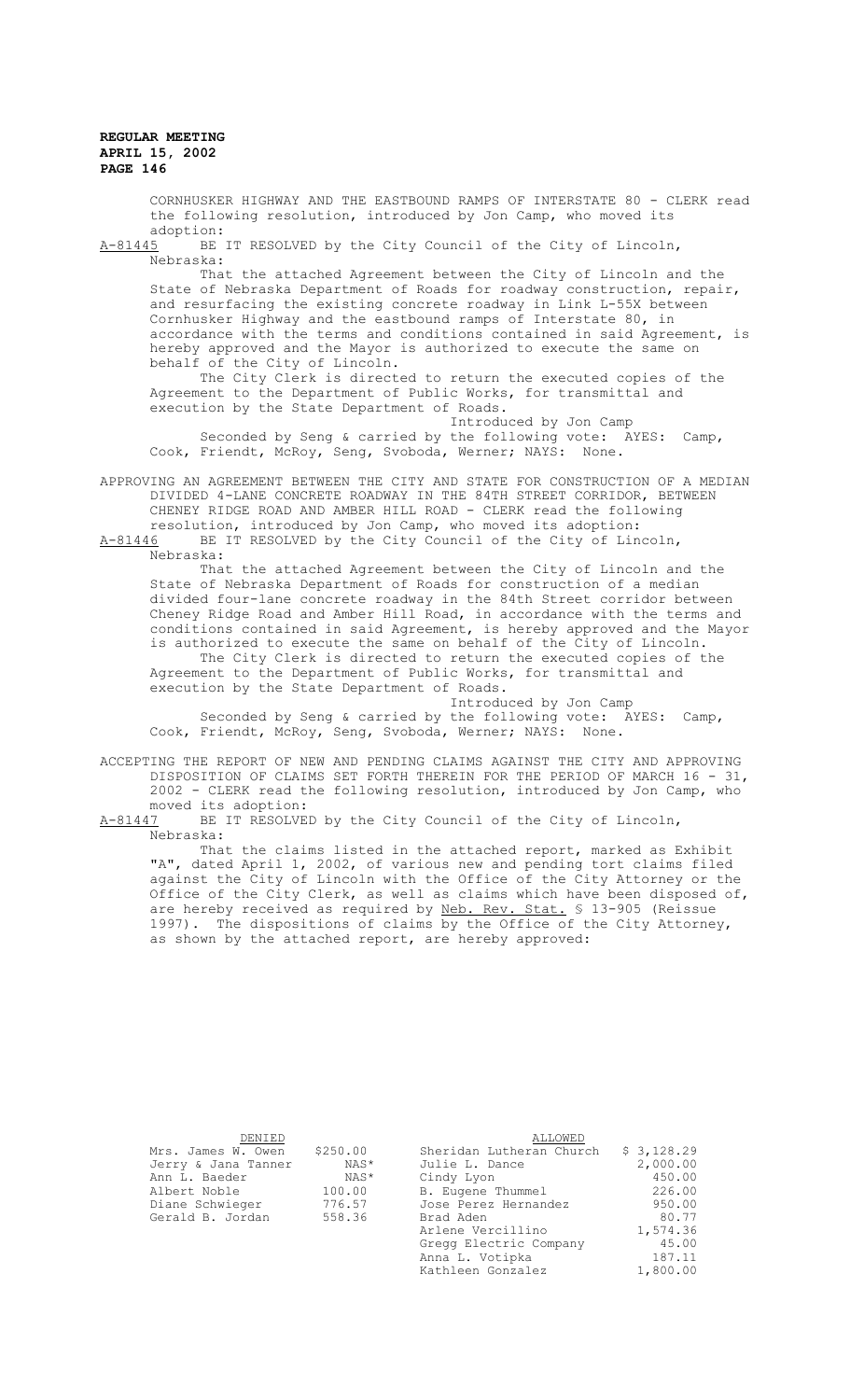| Laura Gropp            | 2,694.83  |
|------------------------|-----------|
| Bill Broehm            | 70.00     |
| Nathan Hartman         | 70.00     |
| Virginia Broman        | 184.18    |
| Kim Roehrs-Lary        | 7,500.00  |
| Scott & Simone Vampola | 37,317.00 |

\* No Amount Specified.

The City Attorney is hereby directed to mail to the various claimants listed herein a copy of this resolution which shows the final disposition of their claim.

 Introduced by Jon Camp Seconded by Seng & carried by the following vote: AYES: Camp, Cook, Friendt, McRoy, Seng, Svoboda, Werner; NAYS: None.

ENDORSING THE LINCOLN-LANCASTER COUNTY SUBSTANCE ABUSE ACTION PLAN AS THE OFFICIAL PROGRAM DEFINING THE GOALS AND STRATEGIES FOR PREVENTION, TREATMENT, AND CRIMINAL JUSTICE RELATING TO SUBSTANCE ABUSE IN THE CITY AND COUNTY.(REQUEST TO WAIVE RULES TO HAVE P.H. & ACTION 4/15/02) - PRIOR to reading:

CAMP Moved to waive council rules to have public hearing and action on this date.

Seconded by Seng & carried by the following vote: AYES: Camp, Cook, Friendt, McRoy, Seng, Svoboda, Werner; NAYS: None.

- CLERK Read the following resolution, introduced by Jon Camp, who moved its adoption:<br>A-81448 WHEREAS
- WHEREAS, various problems associated with substance abuse including health care costs, lost productivity, related crime, and other social costs are present within Lancaster County; and

WHEREAS, Lancaster County has instituted a community human service planning process (CSIP - Community Services Implementation Plan) under which behavioral health matters have been identified; and

WHEREAS, the Community established the Substance Abuse Action Team (SAAT) to focus specific goals and strategies for prevention, treatment and criminal justice of the problems directly related to the behavioral health matters associated with substance abuse; and

WHEREAS, the City of Lincoln, Nebraska endorses the Action Plan of the SAAT for fiscal years 2002 through 2005 as prepared and set forth in the Substance Abuse Action Plan completed in conjunction with the

Community Services Implementation Project Behavioral Health Coalition. NOW, THEREFORE, BE IT RESOLVED by the City Council of the City of Lincoln, Nebraska that it endorses the Substance Abuse Action Plan, FY 2002 - 2005, dated April 5, 2002.

Introduced by Jon Camp Seconded by Seng & carried by the following vote: AYES: Camp, Cook, Friendt, McRoy, Seng, Svoboda, Werner; NAYS: None.

SETTING HEARING DATE OF MONDAY, APRIL 29, 2002 AT 5:30 P.M. FOR THE MGR. APP. OF DAVID L. WEST FOR FONTENELLE OIL CO. DBA HOLIDAY STATIONSTORE #117 LOCATED AT 2200 N. 48TH STREET - CLERK read the following resolution, introduced by Jon Camp, who moved its adoption:

A-81449 BE IT RESOLVED by the City council, of the City of Lincoln, that a hearing date is hereby fixed for <u>Mon., April 29, 2002 at 5:30 p.m.</u> or as soon thereafter as possible in the City Council Chambers, County-City building, 555 S. 10th St., Lincoln, NE, for the purpose of considering the Manager Application of David L. West for Fontenelle Oil Co., dba Holiday Stationstore #117 located at 2200 North 48th Street. If the Police Dept. is unable to complete their investigation by said time, a new hearing date will be set.

Introduced by Jon Camp Seconded by Seng & carried by the following vote: AYES: Camp, Cook, Friendt, McRoy, Seng, Svoboda, Werner; NAYS: None.

#### **PETITIONS & COMMUNICATIONS**

REPORT OF UNL MICROBIOLOGIST OF WATER TESTING DONE IN THE MONTH OF MARCH, 2002 - CLERK presented said report which was placed on file in the Office of the City Clerk. **(35-01)**

#### **REPORTS OF CITY OFFICERS**

CLERK'S LETTER & MAYOR'S APPROVAL OF ORDINANCES & RESOLUTIONS PASSED ON APRIL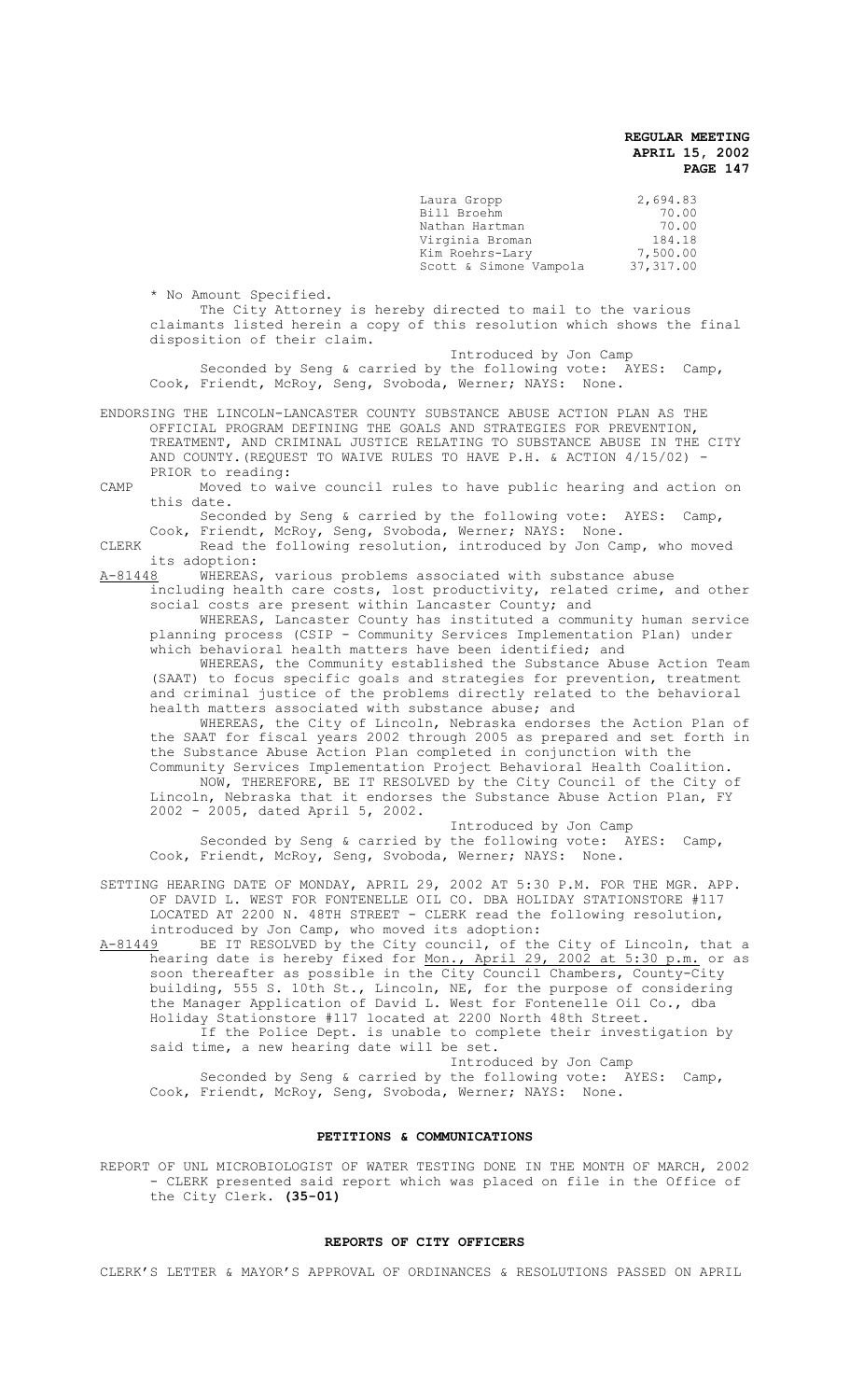> 8, 2002 - CLERK presented said report which was placed on file in the Office of the City Clerk.

REPORT FROM CITY TREASURER OF TELECOMM. OCC. TAX FOR THE MONTH OF JANUARY, 2002: TRI-M COMMUNICATIONS, INC.; FOR THE MONTH OF FEBRUARY, 2002: MCI WORLDCOM NETWORK SERVICES, INC., COAST INTERNATIONAL, INC., IBM GLOBAL SERVICES-NS DIV., NETWORK BILLING SYSTEMS, L.L.C., INTELLICALL OPERATOR SERVICES, BELL ATLANTIC COMMUNICATIONS, GUARANTEED PHONE SERVICE, NEBRASKA TECHNOLOGY & TELECOMMUNICATIONS, INC., MCLEOD USA TELECOMMUNICATIONS SERVICES, INC., TRANS NATIONAL COMMUNICATIONS INTERNATIONAL, INC., GLYPHICS COMMUNICATIONS, INC., ALLTEL SYSTEMS OF THE MIDWEST, INC., ALLTEL NEBRASKA, INC., ALLTEL COMMUNICATIONS OF NEBRASKA, INC., GLYPHICS COMMUNICATIONS, INC. (AMENDED), SPRINT SPECTRUM, L.P., AND SPRINT COMMUNICATION COMPANY LIMITED PARTNERSHIP - CLERK presented said report which was placed on file in the Office of the City Clerk. **(20)**

# **ORDINANCES - 1ST READING**

- AMENDING CHAPTER 10.16 OF THE LINCOLN MUNICIPAL CODE TO DELETE EXISTING LANGUAGE RELATING TO SUSPENDED LICENSES; ADDING A NEW SECTION RELATING TO OPERATION OF A MOTOR VEHICLE WHEN AN OPERATOR'S PRIVILEGE HAS BEEN SUSPENDED OR REVOKED BY A COURT PURSUANT TO LAW OR BY THE DIRECTOR OF THE STATE DEPARTMENT OF MOTOR VEHICLES; AND ADDING A NEW SECTION RELATING TO OPERATION OF A MOTOR VEHICLE WHEN AN OPERATOR'S PRIVILEGE HAS BEEN SUSPENDED BUT IS OTHERWISE CAPABLE OF BEING REINSTATED - CLERK read an ordinance, introduced by Jon Camp, amending Chapter 10.16 of the LMC to delete existing language relating to suspended licenses; adding a new section relating to operation of a motor vehicle when an operator' privilege has been suspended ore revoked by a court pursuant to law or by the director of the State Dept. of Motor Vehicles; and adding a new section relating to operation of a motor vehicle when an operator's privilege has been suspended but is otherwise capable of being reinstated, the first time.
- CHANGE OF ZONE 3360 APPLICATION OF HERB AND KATIE REESE FOR A CHANGE OF ZONE FROM R-4 RESIDENTIAL TO O-2 SUBURBAN OFFICE ON PROPERTY GENERALLY LOCATED AT S. 49TH STREET AND LOWELL AVENUE - CLERK read an ordinance, introduced by Jon Camp, the application of Herb and Katie Reese for a Change of Zone from R-4 Residential to O-2 Suburban office of property generally located at S. 49th Street and Lowell Avenue, the first time.

#### **ORDINANCES - 3RD READING**

- CREATING SEWER DISTRICT NO. 1177 IN OLD CHENEY ROAD FROM APPROXIMATELY 62ND STREET EAST TO APPROXIMATELY PHEASANT RUN LANE. (3/25/02 - P.H. con't.  $w/action$   $4/8/02$ )  $(4/8/02 - Delay 1 wk, P.H. con't. to  $4/15/02$ ) - PRIOR$ to reading:
- COOK Moved to delay Bill No. 02-30 with public hearing for one week to 4/22/02.

Seconded by Seng & carried by the following vote: AYES: Camp, Cook, Friendt, McRoy, Seng, Svoboda, Werner; NAYS: None.

APPROVING A CONTRACT BETWEEN THE CITY AND THE LINCOLN HAYMARKET DEVELOPMENT CORP. TO OPERATE AND REGULATE A SATURDAY PUBLIC MARKET IN THE HAYMARKET AREA FROM MAY 4, 2002, THROUGH OCTOBER 26, 2002 - CLERK read an ordinance, introduced by Ken Svoboda, approving a contract between the City and the Lincoln Haymarket Development Corp. to operate and regulate a Saturday Public Market in the Haymarket Area from May 4, 2002, through October 26, 2002, the third time.<br>SVOBODA Moved to pass the ordinance Moved to pass the ordinance as read.

Seconded by Seng & carried by the following vote: AYES: Camp, Cook, Friendt, McRoy, Seng, Svoboda, Werner; NAYS: None.

The ordinance, being numbered **17983**, is recorded in Ordinance Book 25, Page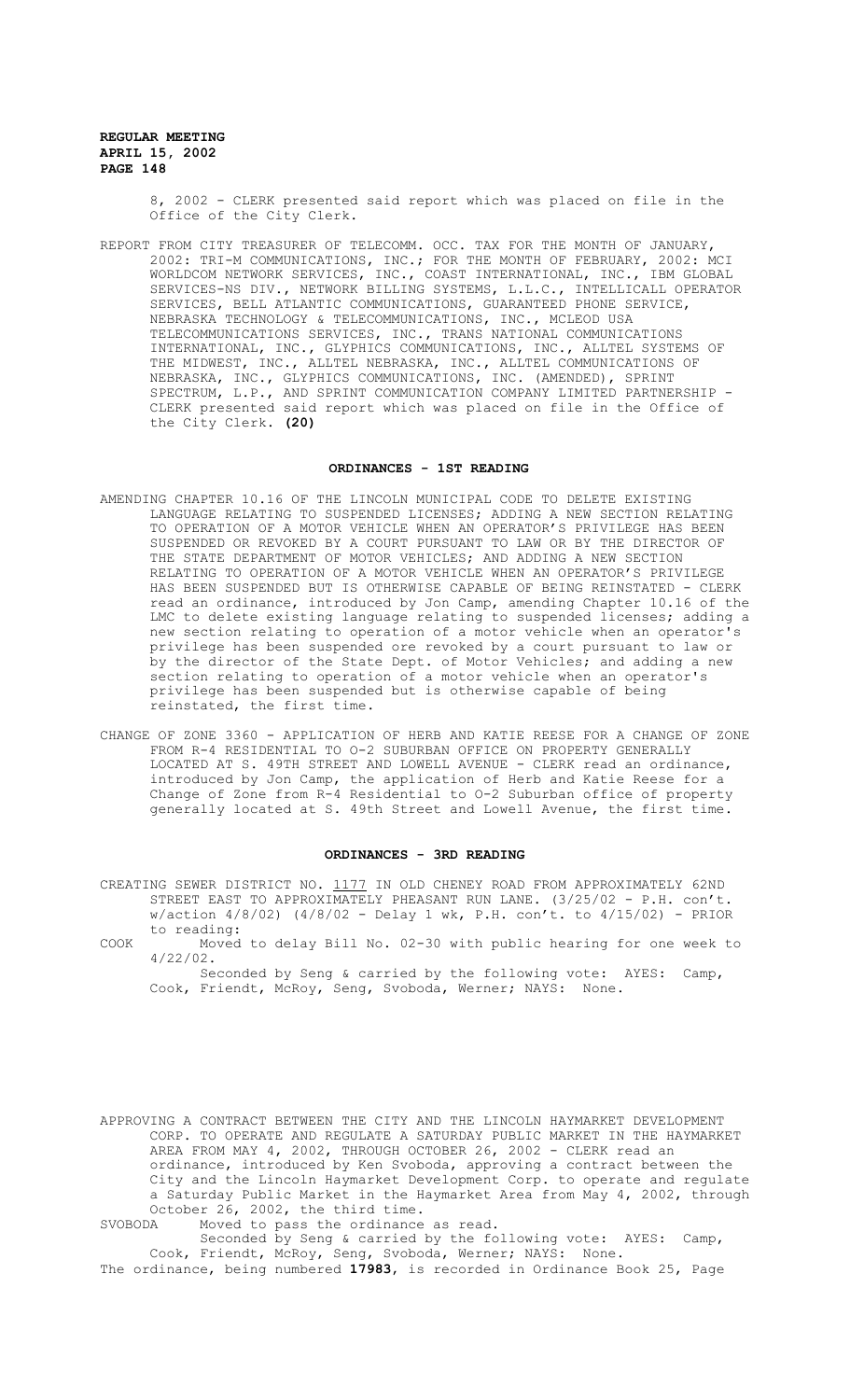CHANGE OF ZONE 3358 - APPLICATION OF ROBERT STEPHENS FOR A CHANGE OF ZONE FROM H-4 GENERAL COMMERCIAL TO R-2 RESIDENTIAL AND I-1 INDUSTRIAL ON PROPERTY GENERALLY LOCATED NORTH AND EAST OF THE INTERSECTION OF S.W. 6TH AND WEST "A" STREETS - CLERK read an ordinance, introduced by Ken Svoboda, for a Change of Zone 3358, the application of Robert Stephens for a Change of zone from H-4 general commercial to R-2 Residential and I-1 Industrial on property generally located north and east of the intersection of S.W. 6th and West "A" Streets, the third time.<br>SVOBODA Moved to pass the ordinance as read.

Moved to pass the ordinance as read. Seconded by Seng & carried by the following vote: AYES: Camp,

Cook, Friendt, McRoy, Seng, Svoboda, Werner; NAYS: None. The ordinance, being numbered **17984**, is recorded in Ordinance Book 25, Page

CHANGE OF ZONE 3351 - APPLICATION OF JAKE VON BUSCH FOR A CHANGE OF ZONE FROM H-4 GENERAL COMMERCIAL TO I-1 INDUSTRIAL ON PROPERTY GENERALLY LOCATED NORTH AND EAST OF THE INTERSECTION OF S.W. 5TH STREET AND WEST B STREET - CLERK read an ordinance, introduced by Ken Svoboda, for a Change of Zone 3351 - Application of Jake Von Busch for a Change of Zone from H-4 general commercial to I-1 Industrial on property generally located north and east of the intersection of S.W. 5th Street and West B Street, the third time.

SVOBODA Moved to pass the ordinance as read. Seconded by Seng & carried by the following vote: AYES: Camp, Cook, Friendt, McRoy, Seng, Svoboda, Werner; NAYS: None. The ordinance, being numbered **17985**, is recorded in Ordinance Book 25, Page

VACATING THE EAST-WEST ALLEY BETWEEN N. 18TH AND N. 19TH STREET FROM O TO P STREETS, IN BLOCK 29, KINNEY'S O STREET ADDITION - CLERK read the ordinance, introduced by Ken Svoboda, vacating the east-west alley between N. 18th and N. 19th street from O to P Streets, in Block 29, Kenney's O Street Addition, the third time.

SENG Moved to accept Substitute Ordinance and passage. Seconded by Svoboda & carried by the following vote: AYES: Camp, Cook, Friendt, McRoy, Seng, Svoboda, Werner; NAYS: None. The ordinance, being numbered **17986**, is recorded in Ordinance Book 25, Page

AMENDING SECTION 5.04.100 OF THE LINCOLN MUNICIPAL CODE TO MAKE THE ORDINANCE CONSISTENT WITH NEBRASKA STATE STATUTE BY MAKING IT ILLEGAL FOR A MINOR TO CONSUME ALCOHOLIC LIQUOR - CLERK read an ordinance, introduced by Ken Svoboda, amending Section 5.04.100 of the Lincoln Municipal Code to make the ordinance consistent with Nebraska State Statute by making it illegal for a minor to consume alcoholic liquor, the third time.

SVOBODA Moved to pass the ordinance as read. Seconded by Seng & carried by the following vote: AYES: Camp,

Cook, Friendt, McRoy, Seng, Svoboda, Werner; NAYS: None. The ordinance, being numbered **17987**, is recorded in Ordinance Book 25, Page

AUTHORIZING THE ISSUANCE OF NOT TO EXCEED \$7,500,000 GENERAL OBLIGATION STORM SEWER AND DRAINAGE SYSTEM BONDS, SERIES 2002 (WITH EMERGENCY CLAUSE) CLERK read an ordinance, introduced by Ken Svoboda, authorizing the issuance of not to exceed \$7,500,000 general obligation storm sewer and drainage system bonds, series 2002 (with emergency clause), the third time.

WERNER Moved to pass the ordinance as read.

Seconded by Seng & carried by the following vote: AYES: Camp, Cook, Friendt, McRoy, Seng, Svoboda, Werner; NAYS: None. The ordinance, being numbered **17988**, is recorded in Ordinance Book 25, Page

# **MISCELLANEOUS BUSINESS**

#### **PENDING LIST -**

CAMP Moved to extend the Pending List to April 22, 2002. Seconded by Seng & carried by the following vote: AYES: Camp, Cook, Friendt, McRoy, Seng, Svoboda, Werner; NAYS: None.

#### **UPCOMING RESOLUTIONS** -

CAMP Moved to approve the resolutions to have Public Hearing on